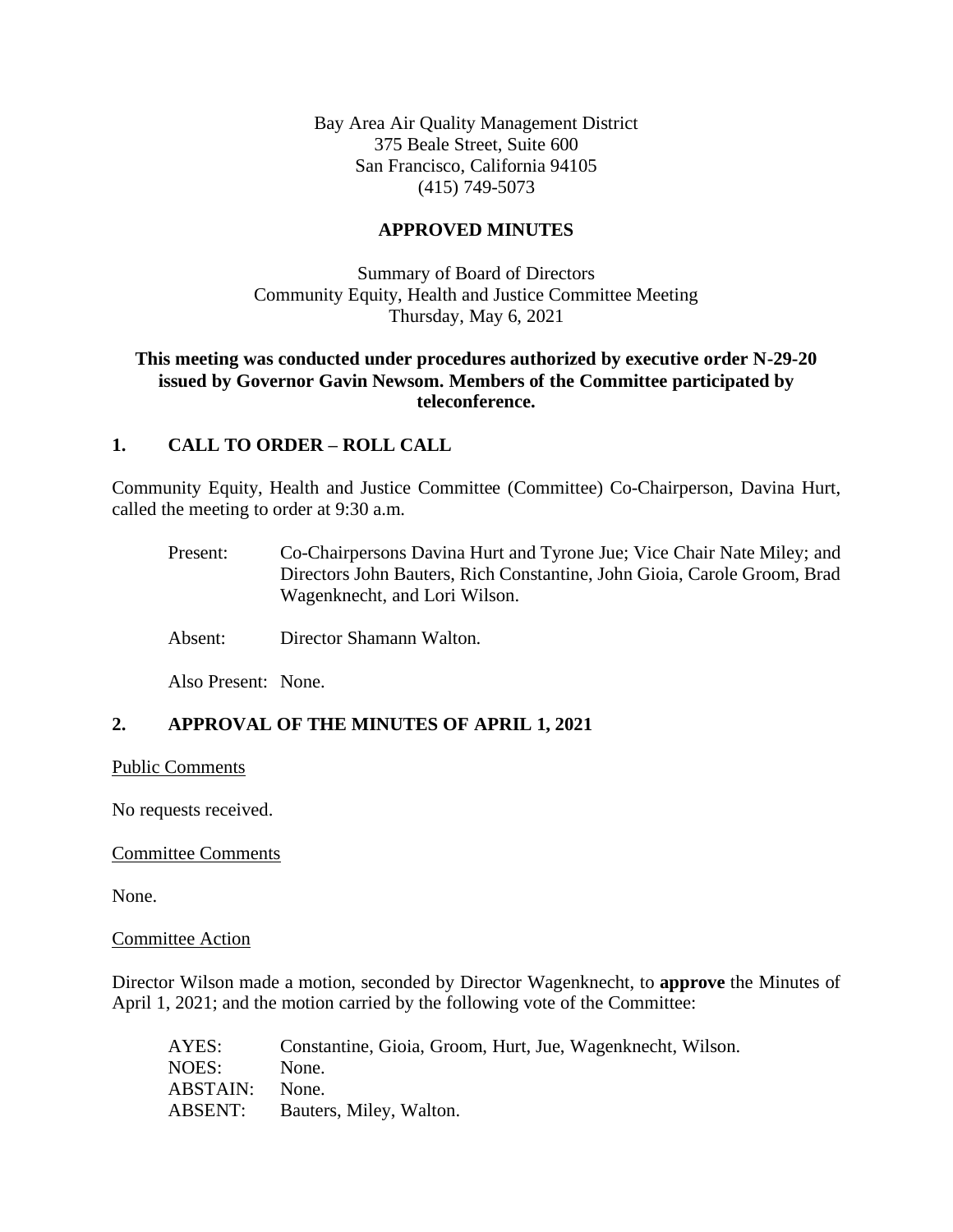# **3. COMMUNITY PERSPECTIVE**

The Committee received a presentation from Terea Macomber, Electric Vehicle Director, at GRID Alternatives, and Cynthia Ibarra of GRID Bay Area, who discussed initiatives to make electric vehicles, electric vehicle charging and other clean mobility options more accessible to advance economic and environmental justice through renewable energy.

NOTED PRESENT: Vice Chair Miley and Director Bauters were noted present at 9:56 a.m.

## Public Comments

Public comments were given by Y'Anad Burrell.

## Committee Comments

The Committee and staff discussed the challenges facing those who live in multi-family dwellings that lack electric vehicle charging infrastructure; areas in California that GRID Alternatives has not been able to penetrate; which elements of the participants' costs Access Clean California pays for; concerns about the issuance of Form 1099-G, as funding from this program is required to be reported as taxable income; and how to begin the program, and the rate of participants' interest in exploring other resiliency programs.

## Committee Action

None; receive and file.

# **4. UPDATE ON THE ASSEMBLY BILL (AB) 617 RICHMOND/SAN PABLO COMMUNITY AIR MONITORING PLAN**

Greg Nudd, Deputy Air Pollution Control Officer of Policy, introduced Dan Alrick, Principal Air and Meteorological Monitoring Specialist, and Dr. Julie Walsh of the Monitoring Outreach Team, who gave the presentation *Update on the AB 617 Richmond/San Pablo Community Air Monitoring Plan, including: outcome; outline; requested action; overview of the Air Monitoring Plan; air* monitoring projects and datasets; initial findings and confirmations; heatmap of hourly Particulate Matter  $(PM)_{2,5}$  concentrations from December 24-31, 2020; Aclima  $PM_{2,5}$  Report; Monitoring Outreach Team; quarterly updates; and what's next for the Monitoring Plan.

## Public Comments

Public comments were given by Dr. Raymond Tompkins, African-American Community Health Equity Council.

## Committee Comments

The Committee and staff discussed what conclusions that data from the monitoring projects suggests and how that data can help Richmond and San Pablo; the anticipated timeline of the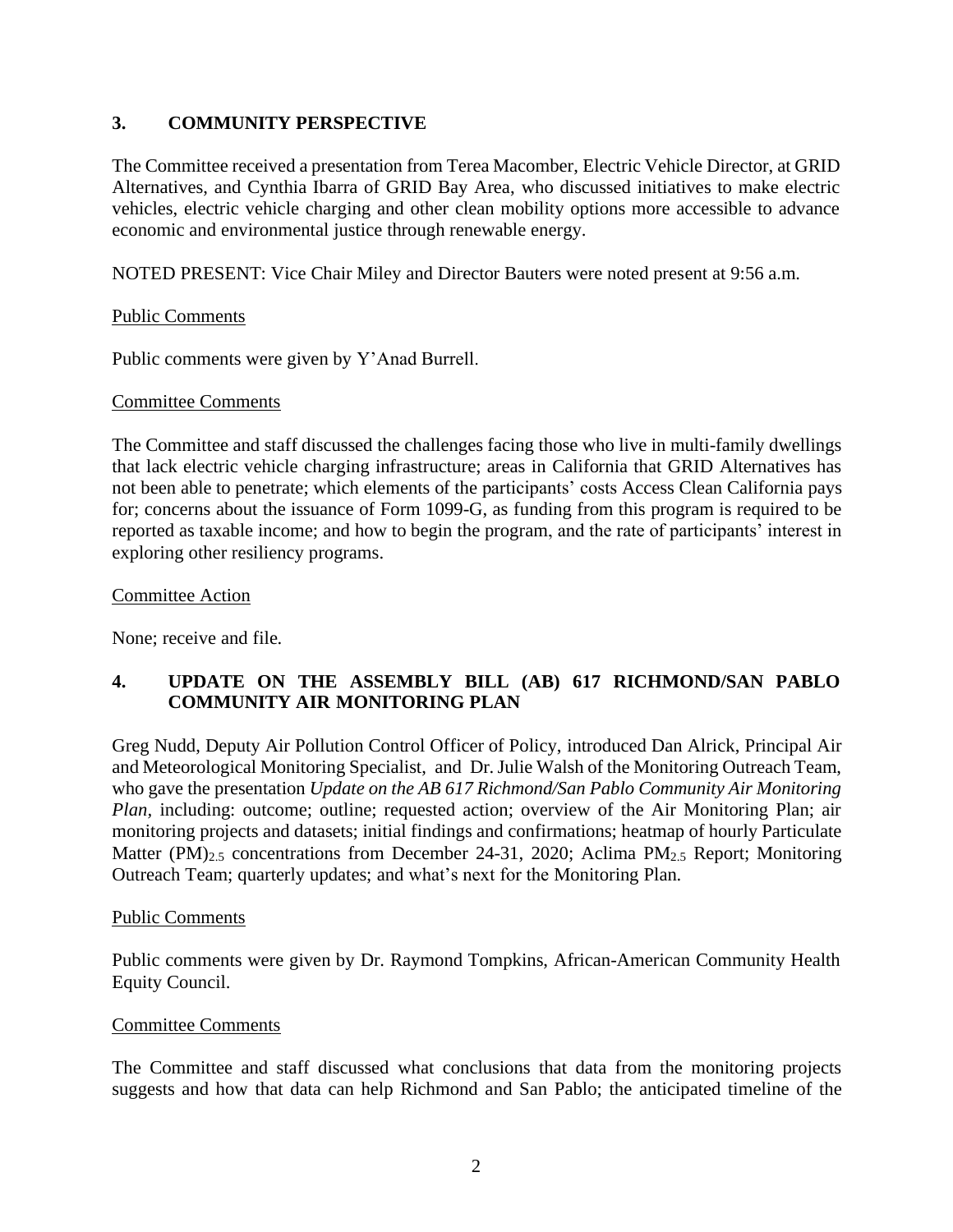Steering Committee's work, and when the Air District plans to link the data to specific pollution sources; and ambient monitoring versus individual monitoring within individual homes.

## Committee Action

None; receive and file.

# **5. CONSIDERATION OF AB 617 RICHMOND - NORTH RICHMOND – SAN PABLO COMMUNITY EMISSIONS REDUCTION PLAN STEERING COMMITTEE PROPOSED STIPEND FOR CO-CHAIRS**

Veronica Eady, Senior Deputy Executive Officer of Policy & Equity, gave the staff presentation *Consideration of AB 617 Richmond-North Richmond-San Pablo Community Emissions Reduction Plan Steering Committee Proposed Stipend for Co-Chairs,* including: outcome; background; and requested action.

### Public Comments

No requests received.

#### Committee Comments

The Board and staff discussed whether the proposed amount of \$300 per meeting for the Steering Committee Co-Chairs is enough compensation; the need to develop a stipend policy; whether there needs to be consistency in how the Co-Chairs are compensated; that stipend amount that the Co-Chairs of the West Oakland AB 617 Steering Committee receive; whether to offer the Co-Chairs a monthly stipend versus compensation per meeting; concerns that regular Steering Committee members may complain if the Co-Chairs do not attend all the Steering Committee meetings and still receive a monthly stipend, should a monthly stipend be implemented; whether the Co-Chairs will be expected to serve a particular number of hours per month; the anticipated life of the Steering Committee; and the calculation Air District staff used to determine the proposed stipend amount.

#### Committee Action

Director Wilson made a motion, seconded by Director Wagenknecht, to **approve** that the stipend amounts for Co-Chairs be set to \$100 per Community Emissions Reduction Plan Steering Committee meeting attended **AND** an additional \$300 per month; and, assuming the Board approves the above recommendation, **direct** the Community Equity, Health & Justice Committee to **revisit** this compensation at its July meeting to discuss if the amount needs to be adjusted, based on the amount of work of the Steering Committee Co-Chairs; and the motion carried by the following vote of the Committee:

| AYES:          | Bauters, Constantine, Gioia, Hurt, Jue, Wagenknecht, Wilson. |
|----------------|--------------------------------------------------------------|
| NOES:          | None.                                                        |
| ABSTAIN: None. |                                                              |
|                | ABSENT: Groom, Miley, Walton.                                |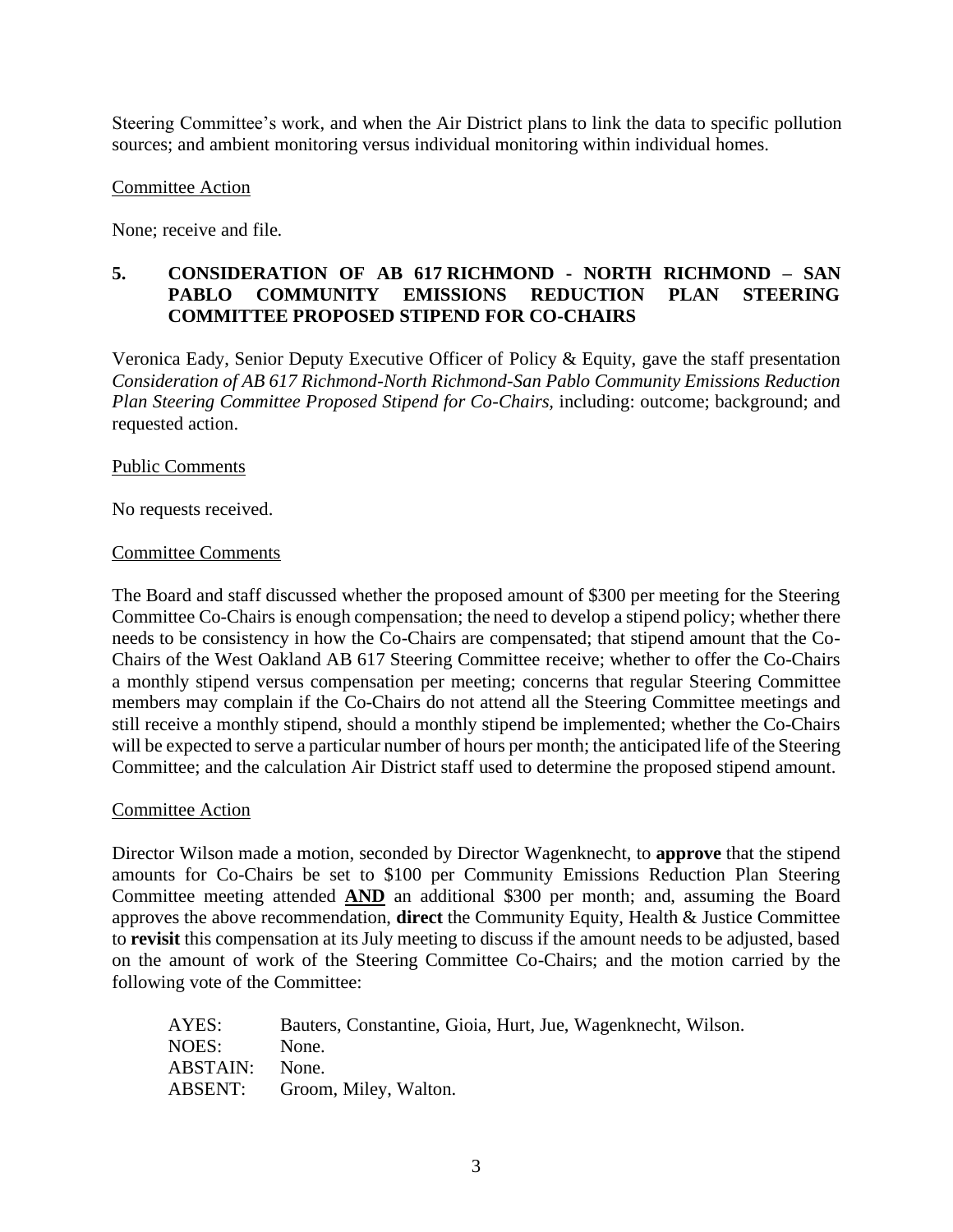# **6. UPDATE ON TRANSPARENT AND EQUITABLE FUNDING EXPENDITURES AND AB 617 COMMUNITY MONITORING**

Mr. Nudd gave the staff presentation *Update on Transparent and Equitable Funding Expenditures and AB 617 Community Monitoring,* including: outcome; requested action; outline; Transparent & Equitable funding, scope, roadmap, and timeline; community monitoring request; funding sources and limitations; expenditures by county; county demographics; improving location specific data; and feedback requested.

## Public Comments

Public comments were given by Dr. Raymond Tompkins, African-American Community Health Equity Council.

## Committee Comments

The Committee and staff discussed how the Transparent & Equitable Funding Expenditures relates to the Air District's new Community Benefits Fund; the funding sources of the Transparent & Equitable Funding Expenditures, and the request for additional funding sources; and the Committee's consensus to support staff's following efforts: demonstrate funding distribution to all communities via the *Transparent & Equitable Funding Project*; collect additional data to demonstrate Air District expenditures by location, where possible; improve location specific data; and review other programs to determine if location data can be better tracked.

## Committee Action

None; receive and file.

# **7. AB 617 FYE 2022 PROGRAM PLAN**

Mr. Nudd gave the staff presentation *AB 617 FYE 2020 Program Plan,* including: outcome; requested action; outline; AB 617 overview; AB 617 FYE 2022 work areas; regional work; designated communities; new community; communities pending designation; future AB 617 program; next steps; and feedback requested.

## Public Comments

Public comments were given by Dr. Raymond Tompkins, African-American Community Health Equity Council.

## Committee Comments

The Committee and staff discussed the fact that not all eligible communities will become AB 617 communities, due to a lack of funding and resources, and the subsequent need to allocate funds to those communities that are not selected to become AB 617 communities.